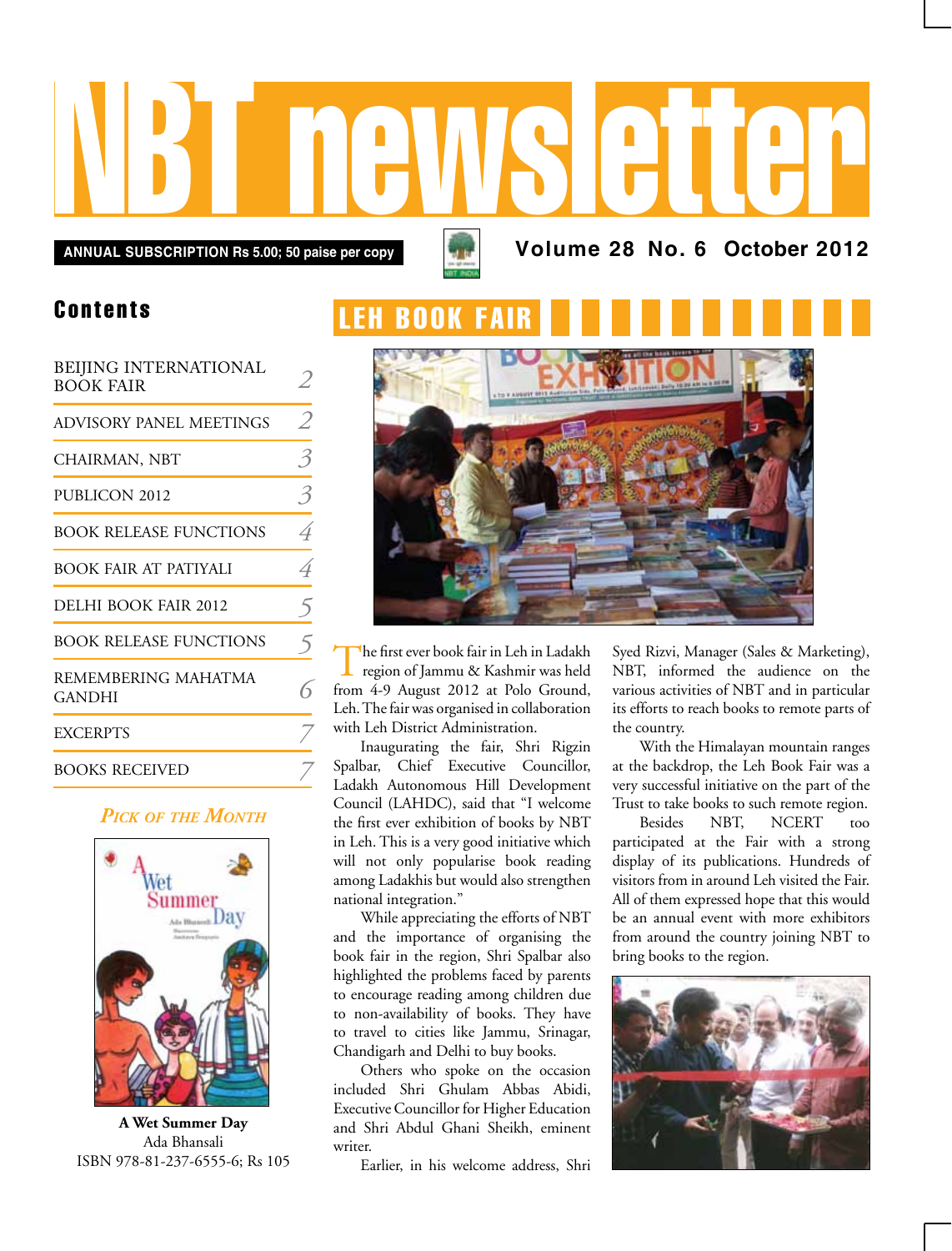## beijing international book fair

The 19 Beijing International Book Fair (BIBF) was organised from 29 August to 3 September 2012, at China International Exhibition Centre in Beijing. Mr. Liu Yandong, Chinese State Councillor and Mr. Choi Kwang-sik, South Korean Minister of Culture, Sports & Tourism were the Chief Guests at the inauguration.

Over the years the BIBF has become

one of the important book fairs in the world. The Chinese publishing industry, today, is in an expansive mode and is arguably one of the world's largest in terms of volume, with about 7.7 billion books.

Flourishing under a more liberal regime today, the average Chinese reader has much more choice by way of variety, both in genre and content. A trend that is

## Advisory Panel MeetingS

The National Book Trust, India publishes a number of books in English and other Indian languages, under various series. To guide its publishing programme; NBT is supported in its efforts by a Panel of Advisors that it constitutes from time to time.

Recently, Advisory Panel Meetings were held for Konkani and Bangla languages.



The Konkani Advisory Panel Meeting was held on 13 August 2012 at Conference Hall, Sanskruti Bhavan, Art & Culture Directorate (Patto), Panjim, Goa. The meeting was presided over by Shri M.A. Sikandar, Director, NBT. Others present at the meeting included Shri Pundalik Naik, Shri Damodar Mauzo, Dr Tanaji Halrnkar, Shri Prashant Naik, Shri Sandesh Prabhudesai, Shri Prasad Loyalekar, and Shri Chetan Acharya. From the Trust, reflected at the Fair.

Co-organised by a number of committees including Administration of Press and Publication of the People's Republic of China, State Council Information Office of PRC, Ministry of Education and CNPIE (China National Publications Import and Export Corporation), the BIBF 2012 attracted over 2000 publishers and others related



to book industry from over 75 countries. The Republic of Korea, which celebrates its 20th anniversary of the establishment of diplomatic ties with China, was the Guest of Honour.

Digitization and emerging technology in publishing industry was the main theme at this edition of the BIBF. Many events including discussions and seminars were organised around the theme.

> The Indian participation included NBT, India, Afro-Asian Book Council and UBS Publishers and Distributors. The NBT participated with a collective exhibit of over 150 recent publications representing 20 publishers from across the country. Shri Pankaj Chaturvedi, Hindi editor, represented NBT at the BIBF.

Shri Baldev Singh Baddan, Chief Editor & Joint Director, Shri Rahul Koshambi, Marathi / Konkani editor, and Shri Manas Ranjan Mahapatra, Editor, NCCL were **NBT BOOK AWARDED**

present. The Bangla Advisory Panel Meeting was held in Kolkata on 8 August 2012. Prof. Sabyasachi Bhattacharya chaired the meeting. Prof. Baridbaran Ghosh, Smt. Saoli Mitra, Shri Bibhas Chakraborty,

> Prof. Dipankar Home, Prof. Kali Shankar Mukherjee, Shri Abhijit Bhowmick, Prof. Juthika Bose and Prof. Sourin Bhattacharya were present as Members.

Prof. Sanjoy Mukhopadhyay participated as special invitee. From NBT, Shri M.A. Sikandar, Director, Shri Sayebur Rahman, RM, Eastern Regional Office and Shri Bratin Dey, Bangla editor were present.



On the occasion of the 124th birth

centenary of Comrade Muzaffar Ahmad, the Muzaffar Ahmad Memorial Prize 2012 was given to Shri Arup Mukherjee for the biography of theatre legend Utpal Dutta. The book titled *Utpal Dutta: Jeevan O Sristhi*, published by NBT in 2010 under its National Biography series, was critically acclaimed.

While declaring the Award, the chairperson of the award committee Shri Nirupam Sen said that in this book Shri Arup Mukherjee had presented wonderful details of the illustrious life and activities of Utpal Dutta. Former Chief Minister of West Bengal Shri Buddhadev Bhattacharya presented the Award to Shri Arup Mukherjee.

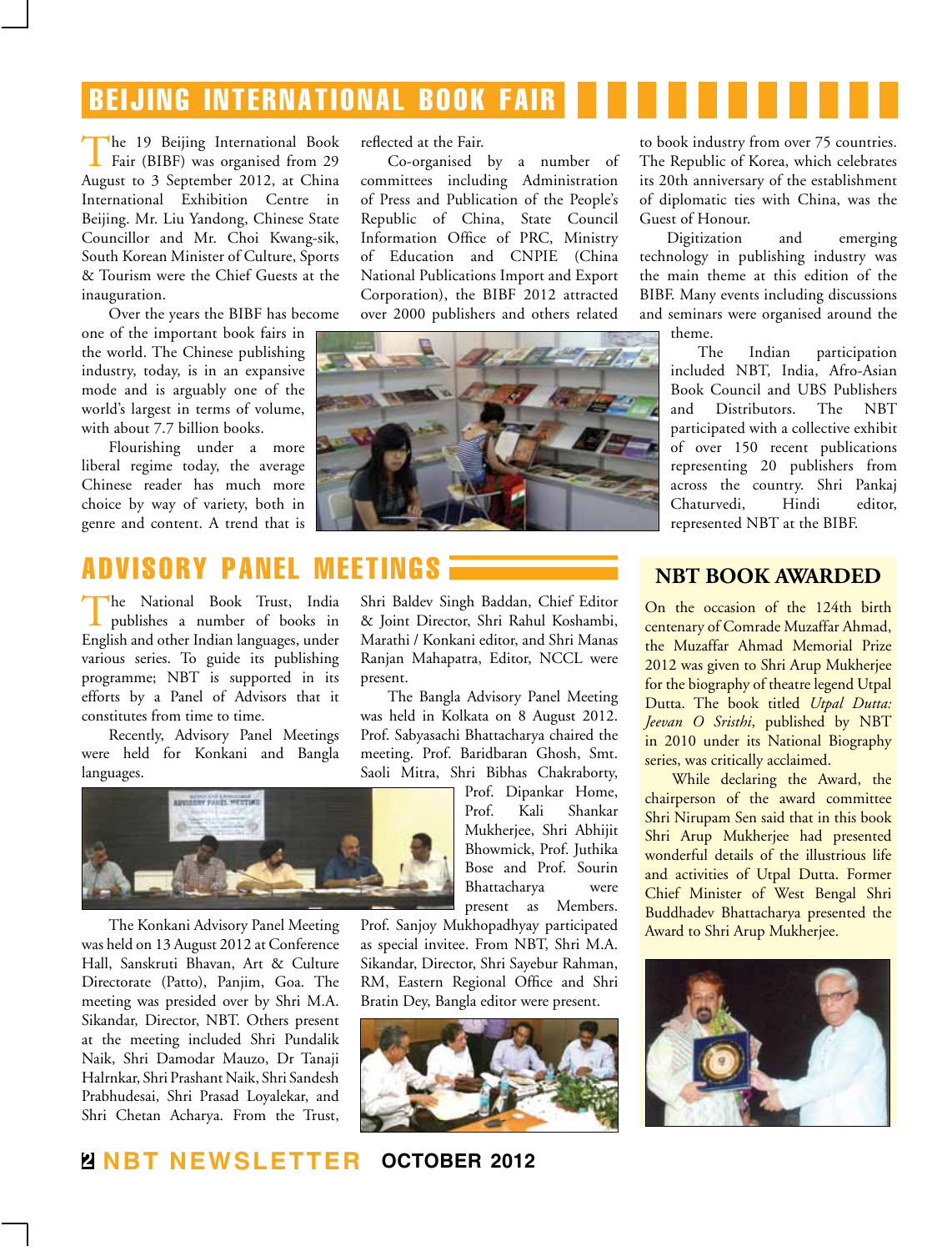# **CHAIRMAN, NBT**

Shri A. Sethumadhavan took over as Chairman, National Book Trust, India on



12 September 2012. He succeedes Prof. Bipan Chandra, a renowned Historian and National Research Professor.

Shri A. Sethumadhavan (*b*.

1942), popularly known as Sethu, is one of the pioneers of modern Malayalam fiction who brought about a radical transformation of sensibility through his writings during the sixties and early seventies. In a literary career spanning over four and half decades, Sethu wrote over 17 novels and 20 collections of short stories. Many of his writings have been translated into other languages. His prominent works include *Pandavapuram, Vilayattam, Niyogam, Atayalangal, Marupiravi*  (novels), *Doothu, Chilakalangalil Chila Gayathrimar, Adyaksharangal* (short stories) and *Sanidasa, Yathrakidayil* (essays). Sethu has been honoured with many awards including the Central Sahitya Akademi Award, Kerala Sahitya Akademi Award and the prestigious Vayalar award. Three of his works have been made into films including the much acclaimed *Pandavapuram*, which was also made into Bengali titled *Nirakar Chhaya*.

After a degree in science, Sethu began his career at a very young age taking him to various parts of the country. This phase of his life was instrumental in shaping his literary sensibilities and came to be reflected in many of his important works. He joined the banking profession as a Probationary Officer in the State Bank Group. After holding many important positions in the Group, he took over as General Manager in the Corporation Bank and later as the Chairman and CEO of the South Indian Bank. Widely travelled, he had attended many international conferences both on banking and literature in various countries. He was also on the board of the State Bank of Travancore for a period of three years. At present he is on the board of Malayalam Advisory Panel of Sahitya Akademi.



new areas in the Trust's publications but also brought in a new set of writers and readers.

Later, during an interaction with the officers of the Trust, Shri Sethumadhavan talked about his professional as well as his writing career. Sharing his experiences he said that if an institution has to grow we need to change according to the times. He also added that he is looking forward to working with the Trust.

Introducing the Chairman to the officers, Shri M.A. Sikandar, Director, NBT, said that in Sethumadhavan, we have the rare combination of an able administrator and a sensitive writer.

## publicon 2012

The second PubliCon conference on publishing was held from 3-4 September 2012 at the FICCI Auditorium, New Delhi. As a part of its initiative to address the needs and concerns of the publishing industry, the FICCI organises the PubliCon conference. It provides a platform for discussion and debate among industry experts, raise policy and trade issues, network, ideate and explore business possibilities. This year the theme of the conference was Digital Publishing. Some of the key issues that came up for discussion included Creating 360 degree content, Emerging content platforms, Publishing industry and the amended Copyright Bill, Monitoring content in Digital Age, Managing distribution in Digital Age and Transforming Education: Digital Content for Platforms.

Inaugurating the seminar, Ms Namita Gokhale, writer and Member Secretary, Indian Literature Abroad, said that "the human mind is constantly changing from a linear model to a simultaneous 360 degree one. However, the sanctity of the idea has remained unchanged."

In her special address Ms Farida M.

Naik, JD, NBT, India said "Technological development in the field of publishing is providing opportunities for growth on the one hand and on the other it throws open new challenges everyday. Conferences like the PubliCon brings in together to discuss some of these issues, pertinent to the future of the industry.

On his assuming charge as the chairman, Shri A. Sethumadhavan was received and welcomed by Prof Bipan Chandra. Prof Chandra demits office after a long stint of eight years. His academic contributions to the publishing profile of the Trust has not only successfully explored

In his address, Dr. Arbind Prasad, Director General, FICCI, said that the focus now is on English publishing and we would be extending it to other languages gradually.

Earlier, Ms. Urvashi Butalia, Chairperson, FICCI Publishing Committee and Director, Zubaan welcomed the participants.

The NBT, India was the Programme Partner of the PubliCon 2012.

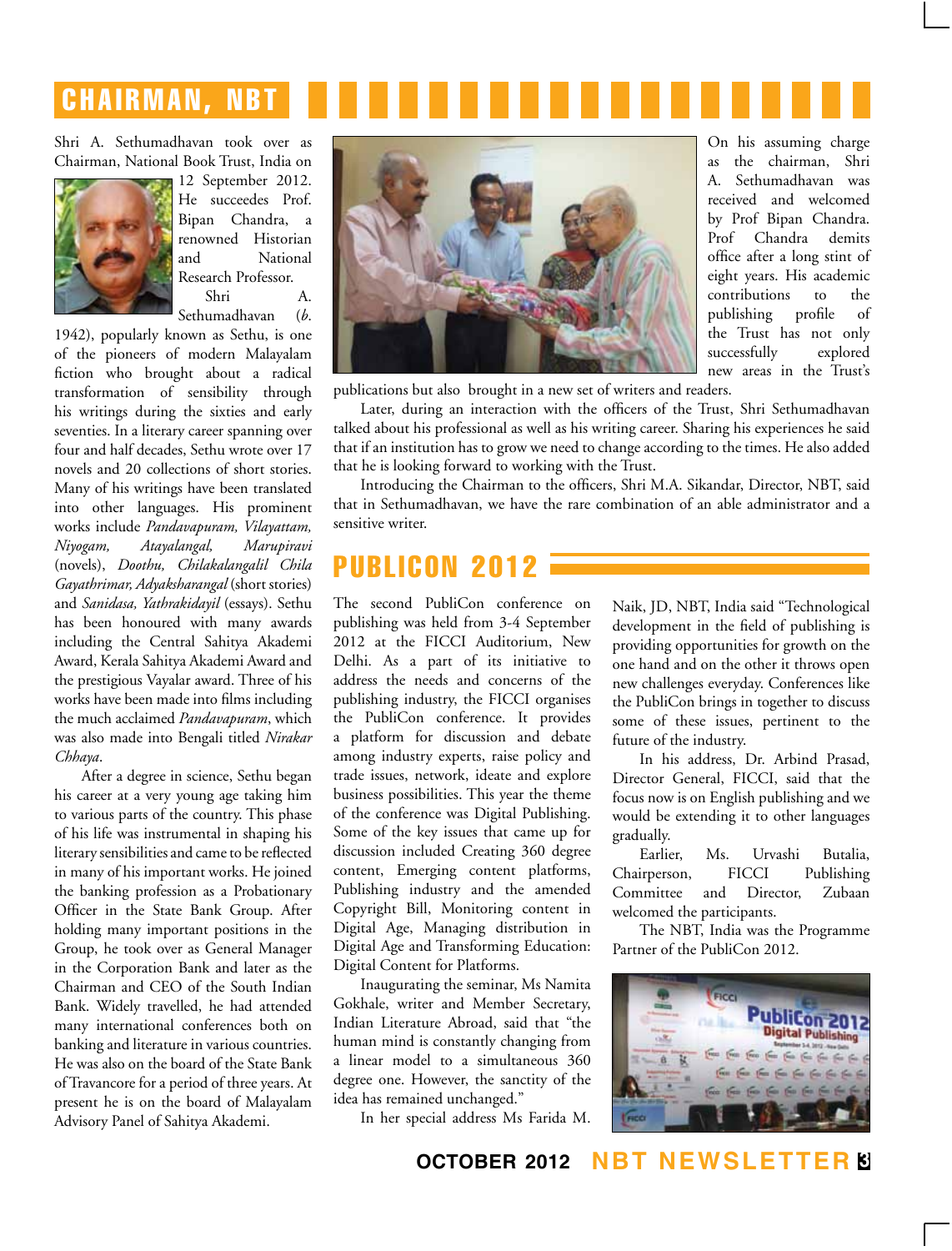## Book release functions



The release function and discussion on the Tagore Commemorative Volume titled *Punascha Rabindrakriti* in Bangla was held at the Indian Council for Cultural Relations (ICCR), Kolkata on 7 August 2012. Published by NBT, the book is edited by Prof. Sabyasachi Bhattacharya, eminent historian, and co-edited by Shri Bratin Dey, Bangla editor at NBT.

The book was released by noted scholar and professor of English Shri Chinmoy Guha, former Vice-Chancellor, Rabindrabharati University. He appreciated NBT for bringing out such an important commemorative volume on Tagore.

In his introductory speech, Prof. Sabyasachi Bhattacharya, eminent historian, gave a brief introduction on the book and about the writers. Scholars who participated in the discussion included Sourin Bhattacharya, Gopikanath Roychowdhury, Somendranath Bandyopadhyay, Anathbandhu Chatterjee, Supriyo Tagore, Sekhar Samaddar, Sutapa Bhattacharya and Sudeshna Chakraborty.

Earlier, Shri M.A. Sikandar, Director NBT, welcomed the gathering.

Another book release and discussion function was held in the century-old Darbhanga Hall of University of Calcutta on 8 August 2012. The function was organised by NBT in collaboration with the Centre for Studies in Book Publishing (CSBP), University of Calcutta.

Two NBT books in Bangla titled *Michael Madhusudan Dutt: Jeevan O Sahitya* by Late Shri Suresh Chandra Moitra, and *Rabindranather Sishu Sahitya: Poneroti Galpo,* compiled and edited by Amarendra Chakraborty, were released by Prof. Swapan Majumdar and Prof. Juthika Bose. Prof. Majumdar shared his memories of Suresh Chandra Moitra, author of the book on Madhusudan. He was happy to note that NBT is showing keen interest in Bengali pioneers and their literature. Prof. Juthika Bose said that "NBT is working hard to create a book minded society, and these books which are of good quality and at affordable price makes its efforts fruitful.

Prof. Biswanath Roy, Prof. Ashim Chattaraj, Prof. Gopa Dutta Bhowmick and Prof. Sudip Basu spoke on various aspects of both Madhusudan and Tagore.

The programmes were coordinated by Shri Bratin Dey, Bangla editor, NBT.





## book fair at patiyali, uttar pradesh

In its efforts to promote the reading habit<br>and book culture in remote and rural and book culture in remote and rural areas of the country, the National Book Trust, India organised a Book Fair from 11 to 13 August 2012 at Patiyali, Distrcit Etah, Uttar Pradesh in association with Anubhuti Seva Sansthan, Patiyali, Kashganj, Kanshiram Nagar. Patiyali is famous as the birthplace of Amir Khusro, a renowned 13th century Sufi poet, historian, saint and a music maestro.

The fair was inaugurated by Smt. Kiran Yadav, eminent social worker. Others present on the occasion included, Shri

Amit Kumar (IPS), DIG, C.B.I, New Delhi; Shri Anshuman Yadav (IPS), DIG, B.P.R.D, New Delhi; Prof. Shahid, Maulana Azad National Urdu University,



Hyderabad; Shri Manoj Mishra, Court Manager, District Court, Ghaziabad; Shri Dharmendra Sachan and Shri Sudhir Tyagi, Central Excise Officers; Shri Mohit

> Gupta, Asst. Commissioner, Commercial Tax, Noida, U.P. and other distinguished guests.

> Books in Hindi, Urdu and English on a wide variety of subjects were displayed at the fair. Many students and book lovers bought books of their choice. Besides, a career counselling session was also held, where students were felicitated for their outstanding results in their Board examinations.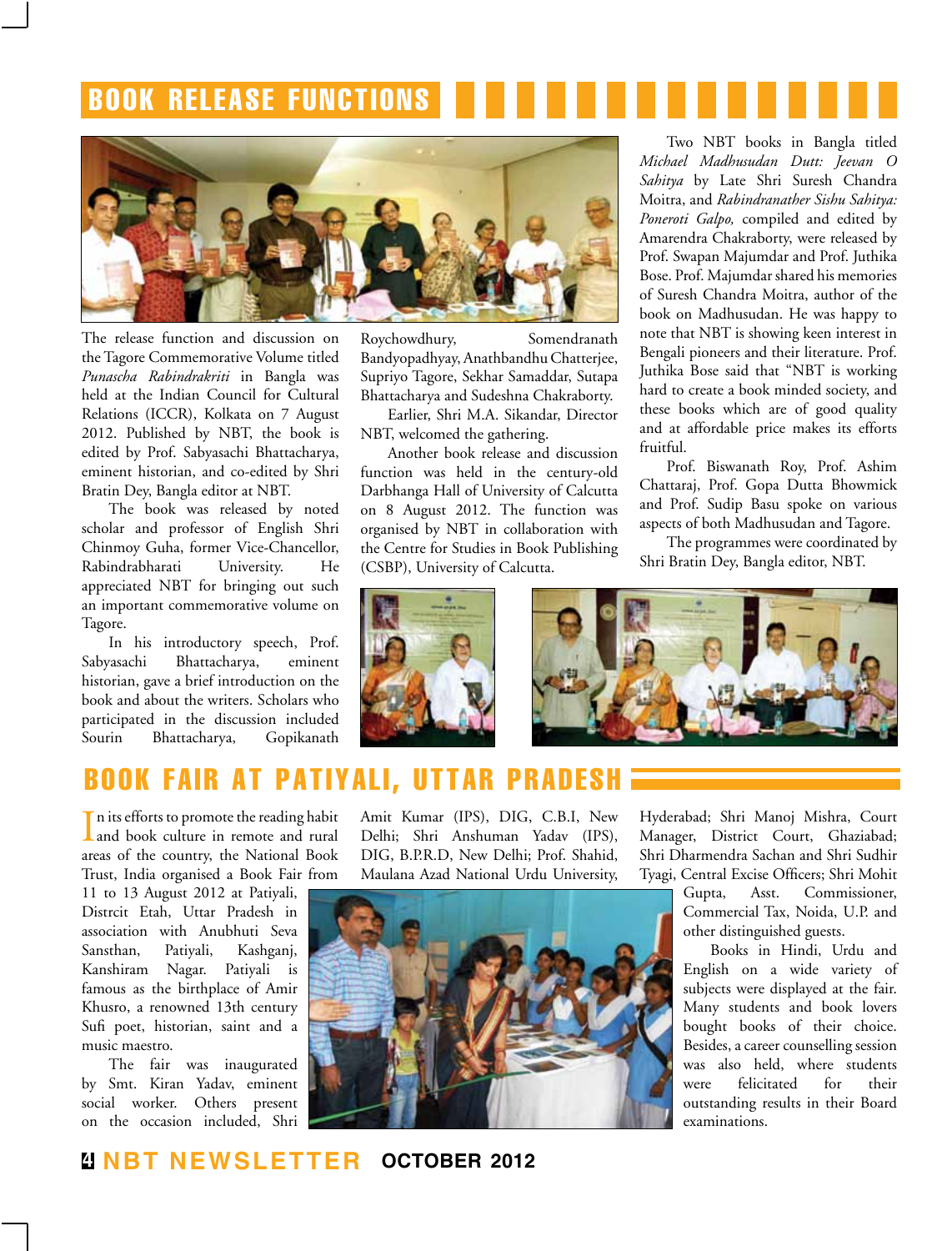## delhi book fair 2012

The 18th Delhi Book Fair was held from 1 to 9 September 2012 at Pragati Maidan, New Delhi. With e-books and e-publishing as the focus, the fair was organised by India Trade Promotion Organisation (ITPO) and Federation of Indian Publishers (FIP). More than 200 publishers from across the country participated including some foreign participants from Pakistan, China, US, and UK.

The Fair was inaugurated by Shri Tejendra Khanna, Lt. Governor

of Delhi. Speaking on the occasion, Shri Khanna said the publishing industry had undergone a sea change and Indian publishers were adapting to the digital delivery through e-books.

Sharing her views on the theme of the Fair, Ms Rita Menon, Chairman and Managing-Director of ITPO said e-publishing is the need of the new generation and it would help books reach a larger audience.



Others present at the inauguration included, Shri Sudhir Malhotra, President FIP; Shri Neeraj Kumar Gupta, Executive Director, ITPO; Shri Shakti Malik, Director, Delhi Book Fair, FIP; Shri B.L. Meena, Officer on Special Duty, ITPO; besides representatives of participating publishing houses from India and abroad.

The nine-day fair provided a unique platform for business-to-business transactions, establishing new contacts, entering into co-publishing arrangements,

translation and copyright arrangements, reprinting of old and rare books. Visited by hundreds of people, the fair saw enthusiastic librarians, researchers, academicians, writers, students and book lovers as well as media present at the event.

The NBT stall with a wide range of books for all age-groups, attracted a steady stream of visitors.

A unique feature of this year's Delhi Book Fair was the screening of films based on novels of select Indian Authors at the Shakuntalam

Convention Centre, Pragati Maidan. The Delhi Book Fair also held the

14th edition of Stationery Fair. The dedicated hall for stationery had a wide range of stationery items on display, including writing material, pens, pencils, sketch pens, drawing & painting material, crayons, paints, brushes, as well as office supplies, files, diaries, calendars, material for seminar, conferences, packing materials, etc.

## **BOOK RELEASE FUNCT**

Abook release function was organised by the National Book Trust, India on 19 August 2012 at Jaipur for the release of the book in Hindi titled *Kashmir se Kanyakumari Tak*, published by the NBT and authored by Dr Rajesh Kumar Vyas.

Speaking on the occasion, Shri Prayag Shukla, noted litterateur, commended NBT for promoting good literature and informative material in the country. He added that the book was not just about the journey but more a reflection of the journey made by the author, which brings out the author's admiration and wonder.

Padamsri Dr Mukund Lath said that the author's book is like a visual imagery; whereas Padamsri Chandraprakash Deval was of the opinion that book is so interesting that it appears as if the reader is going on a journey himself.

Others who spoke on the occasion included Dr R.D. Saini, Director, Rajasthan Hindi Granth Akademi; Shri Gyanesh Upadhyay, Senior journalist; Shri B. L. Soni, Police Commissioner; and Shri Mahendra Singh Choudhury, Deputy Commissioner of Police. The programme was coordinated by Shri Pankaj Chaturvedi, Hindi editor, NBT.



The book presents in detail 14 select places of India including Kashmir, Dharamshala, Sikkim, Kerala, Chamba, Vaishali, Kanyakumari and others.

Shri Jairam Ramesh, Minister for Rural Development, Government of India released a book in Hindi, published by the National Book Trust, India titled *Gram Niyojan* and authored by Shri Mahipal. The release function was held in the auditorium of Krishi Bhavan, New Delhi on 24 August 2012.

Shri Jairam Ramesh praised the efforts of NBT in bringing out a book of topical nature relevant to the need of the hour. He said, "There are many books available on this topic in English but publishing book of such a nature in Hindi is a good initiative on part of the NBT." Shri Ramesh also congratulated the author for putting together the book in a lucid style and called him a 'good communicator'.

The author, Shri Mahipal also spoke on the occasion and said that the book is for the lay readers introducing

them to the concept of rural development and planning in an easy to understand manner.

The programme was coordinated by Shri Pankaj Chaturvedi, Hindi editor, NBT.



**october 2012 NBT Newsletter 5**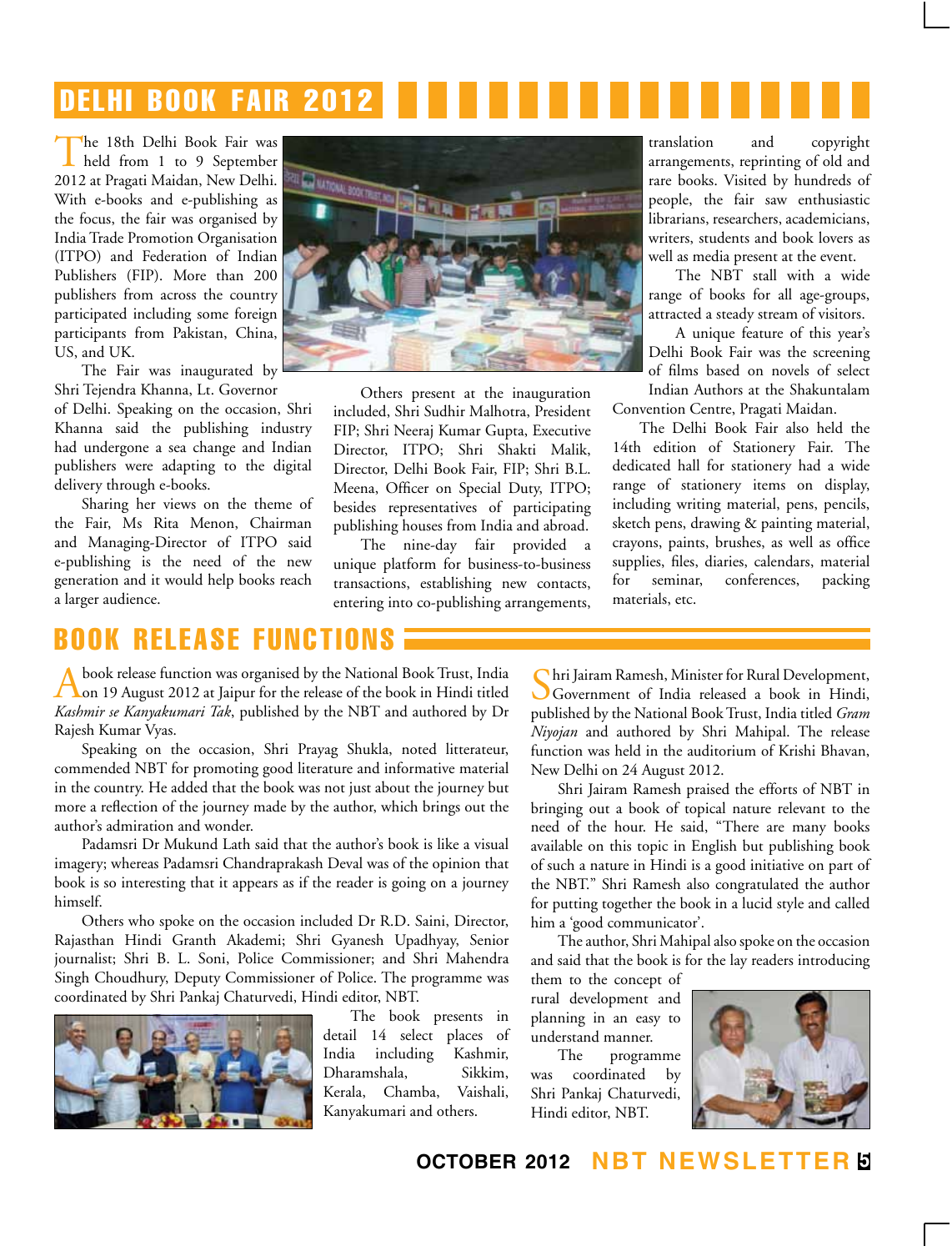## remembering mahatma gandhi

#### **Gandhi-Nehru Correspondence: A Selection**

#### *Arjun Dev (Ed.)*

Spanning a period of about 26 years, this collection brings together select correspondence between Mahatma Gandhi and Pandit Jawaharlal Nehru. Together they portray a strikingly unique relationship that



was not only personal but also political.

978-81-237-6125-1 Rs 95.00 (PB) 978-81-237-6126-8 Rs 350.00 (HB)

#### **Gandhi-Patel: Letters and Speeches** *Neerja Singh (Comp.)*

978-81-237-5556-4 / Rs 60.00 (PB) 978-81-237-5557-1 / Rs 250.00 (HB)

This collection brings out some of the significant correspondences between Gandhi and Patel, their mutual respect for each other and also the differences between the two on various matters of policies and strategies.



#### **Gandhiji and His Disciples** *Jayant Pandya*

978-81-237-1116-4 / Rs 45.00

This book is the story of twelve eminent Gandhians, their initiation and shaping of their personalities by the Mahatma and their contribution to humanity.

#### **Gandhi: A Life**

*Krishna Kripalani*

978-81-237-0646-7 / Rs 60.00

Mahatma Gandhi lived, suffered and died for his people. Yet it is not in relation to this country alone that his life has significance. Nor is it only as a patriot or revolutionary reformer that he will be remembered by future generations. An



interesting and absorbing account of the life and achievements of Mahatma Gandhi.

#### **Gandhi: The Writer**

*Bhabhani Bhattacharya* 81-237-3792-0 / Rs 70.00

Gandhi's growth as one of the most influential personalities of modern times is matched in no measure by his growth as a prolific writer of considerable influence. It takes us on a fascinating journey into the inner workings of Gandhi as a writer.

#### **Gandhi's India: Unity in Diversity** 978-81-237-5213-6 / Rs. 40.00

Gandhiji's basic ideas underwent no change during the forty years of his active public life, but their expression and application varied according to circumstances. This brief anthology of Gandhiji's utterances have been compiled by the National Integration Sub-Committee of the National Committee for Gandhi Centenary.

#### **Pen-Portraits and Tributes by Gandhiji** *U S Mohan Rao*

81-237-0260-7 / Rs 30.00

The book is a precious little collection of Gandhiji's sketches and tributes on some of the eminent personalities of his times who influenced him greatly. This compilation throws light on a fascinating aspect of Gandhiji's personality; his observations and the ability to penetrate the innate goodness of human nature in a few words.

#### **The Mahatma and the Poet: Letters and Debates Between Gandhi and Tagore 1915-1941**

*Sabyasachi Bhattacharya* (Comp.) 978-81-237-2201-X / Rs 65.00 (PB) 81-237-2202-3 / Rs 125.00 (HB)

Put together for the first time from various published and unpublished sources, this book is a collection of letters and debates exchanged between Mahatma Gandhi and Rabindranath Tagore between 1915 and 1941. The introduction by the

compilor examines the historical context of the correspondence and provides an overview of the major issues discussed.

**Bapu** (Part I)

*F C Freitas* 

81-237-1026-7 / Rs 14.00

The story of Gandhi from his birth till the Dandi March in pictures and words.

**Bapu** (Part II) *F C Freitas* 

81-237-1025-9 / Rs 16.00 This book in continuation to Part I tells of Gandhi's arrest following the Salt Satyagraha and ends with his assasination.



MAHATMA

#### **Stories from Bapu's Life**

*Uma Shankar Joshi* 978-81-237-0508-8 / Rs 19.00 In this book the noted Gujarati writer relates some interesting episodes from Bapu's life. Written in a simple and heart-warming style, the stories will appeal to children. Beautifully illustrated by Mickey Patel.

#### **What is Hinduism?**

*Mahatma Gandhi*

81-237-0927-7 / Rs 35.00 A selection of Gandhiji's articles drawn mainly from *Young India*, the *Harijan*  and the *Navajivan* on Hinduism. Written on different occasions, these articles present a picture of Hindu Dharma in all its



richness, comprehensiveness and sensitivity to the existential dilemmas of human existence. **Back to the Sources: A Study of Gandhi's Basic Education**

*Henry Fagg*

81-237-3969-9 / Rs 45.00

The title of the study indicates a dissatisfaction on the part of its author with much of the material that has so far been written on Gandhi on education. The present writer has attempted to construct a detailed contextual study of the most decisive period in the evolution of Gandhi's beliefs on education.

#### **Voluntary Action and Gandhian Approach** *D K Oza*

#### 81-237-0142-X / Rs 25.00

This book is a study of three voluntary movements in India—one for the conservation of forests, the second against the dreaded disease of leprosy and the third against exploitation of women workers, respectively. All these movements which resulted in bettering the lives of the underprivileged lot are inspired by the Gandhian technique of voluntary initiation and reliance on the participation of the masses.

#### **An Annotated Rights Catalogue of the Works on and by Mahatma Gandhi**

978-81-237-5218-1 / Rs. 200.00 (PB) 978-81-237-5219-8 / Rs. 900.00 (HB) This catalogue has nearly 700 entries of the works on and by Mahatma Gandhi published in India and abroad with their annotations, bibliographic details, copyright details, availability of translation and other rights with full contact details.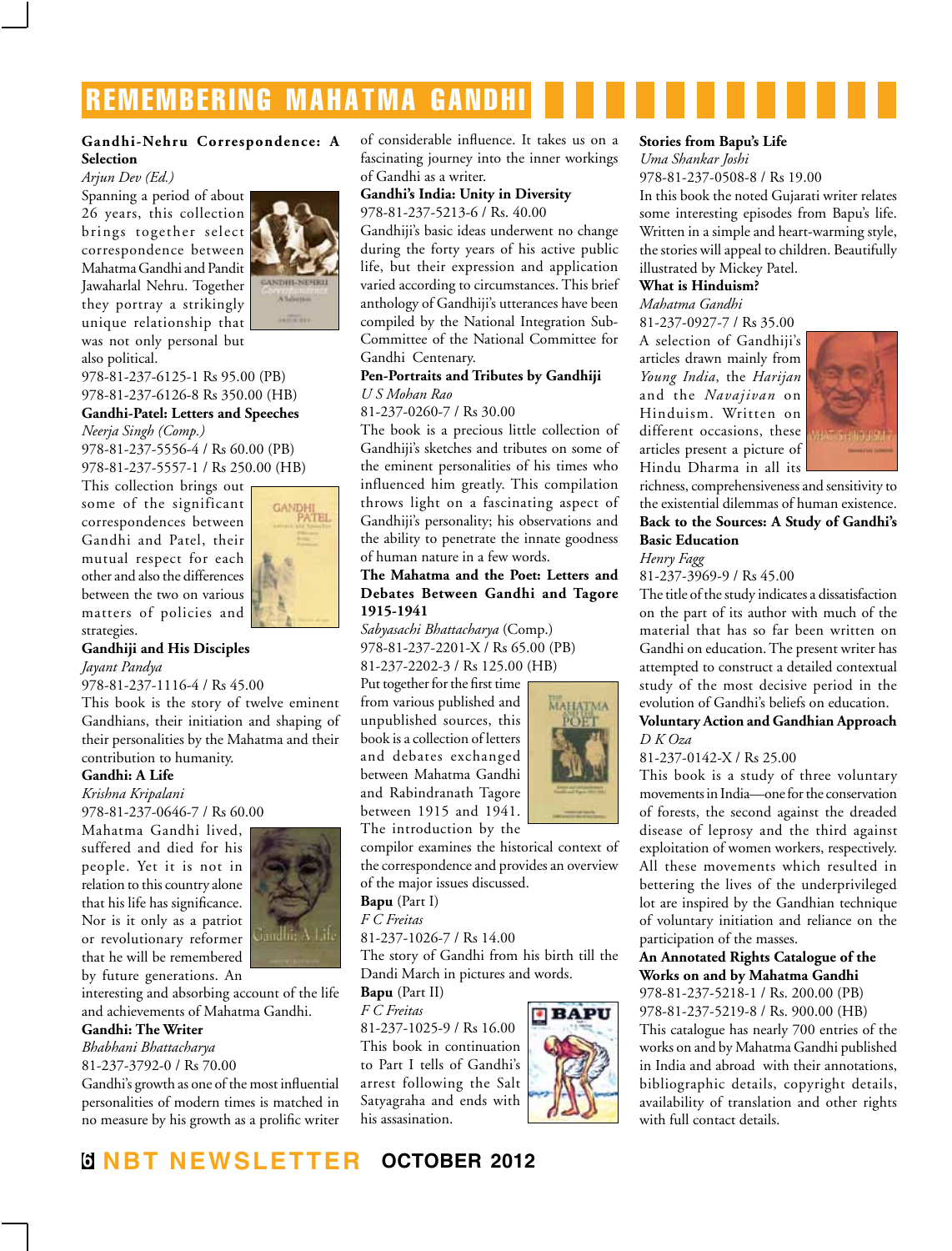# **EXCERPTS**

NBT is bringing out a publication titled *Who… Questions to 50 Interesting Answers* by Bal Phondke under Popular Science series. Herein we reproduce an extract from a chapter 'Who was Typhoid Mary?' — *Editor*

Charles Henry Warren was a wealthy banker in New York. Every prosperous New Yorker usually went away from the big city as it sizzled during the summer. So did Charles. He took his family to a seaside resort on Long Island in the summer of 1906. He rented a villa from one George Thompson. Since it was to be a holiday for the whole family he hired a robust lady to do the cooking for the duration.

They all moved in and were having a good time. But within a week, on the 27th of August, one of the daughters came down with typhoid which at the time was a dangerous disease to contract. Even as she was being treated her mother, Charles' wife was afflicted by the same ailment. So did two of their maids. Others followed and soon six of the eleven belonging to that household were laid low with typhoid fever….

Thompson was now desperate. He went to George Soper who actually was a civil engineer. However, he had considerable experience in tracing causes of typhoid outbreaks of various proportions. He suspected that the recently hired cook, Mary Mallon, was the cause. Mallon had left the Warrens approximately three weeks after the outbreak. Soper began to research her employment history for more clues.…

Soper was able to trace Mallon's employment history back to 1900. He found that she had been working in a house in Mamaron in New York State for less than two weeks when the residents came down with typhoid. She then moved to Manhattan in 1901, and members of the family for whom she worked developed



fevers and diarrhoea and the laundress there died. She then went to work for a lawyer until seven of the eight household members developed typhoid; Mary spent months helping to care for the people she made sick, but her care further spread the disease through the household. She kept changing employment again and three more households were infected. Typhoid outbreaks had thus occurred in every single household that she had worked for. In all 22 people became sick with typhoid when she was cooking for them, of which one young girl died besides the laundress.

Soper was satisfied that this was much more than a coincidence. Even so, he needed hard evidence to prove his theory beyond doubt…. Soper, therefore, wanted urine and stool samples from Mary to confirm his diagnosis. But Mary adamantly refused. Soper was forced at the time to abandon that idea but published his findings in the June 15, 1906, issue of the Journal of the American Medical Association.

Soper, nonetheless, was quite dogged in his pursuit. He did not give up easily. By now Mary was working as a cook in the home of Walter Bowen and his family. To get samples from Mallon, he approached her at her place of work.…

## books received

*Women Rights, Human Rights*; Rathin Bandyopadhyay & others; R. Cambray & Co. Pvt. Ltd., KGN House, 14 Ganesh Chandra Avenue, Kolkata-700013; ISBN 978-81-89659-10-3; Rs 750



A study of women who have been subjected to deprivation, brutality and extortion, the book argues that the laws that are in place to safeguard women are poorly implemented and there is really a very

little protection available to them. It discusses in detail all sorts of problems from dowry to divorce, devdasi to sati, sexual to domestic exploitation and urges women to stand up.

*Handling of Plague Epidemics in India*; Dr. Satnam Singh; Unistar Books Pvt. Ltd., SCO 26-27, Sector 34A, Chandigarh-160022; ISBN 978-93- 82246-17-6; Rs 100



The book discusses how the country suffered both nationally and internationally following the 1994 plague in Surat. In contrast to how the the so-called

plague was handled by the governments and NGOs, the author discusses how the genuine pneumonic plague that started in Himachal Pradesh in 2002 was contained within a few weeks through adequate measures.

*Law Relating to Computers, Internet & E-commerce*; Nandan Kamath; Universal Law Publishing Co., C-FF-1A Dilkhush Industrial Estate, New Delhi-110033; ISBN 978-93-5035-181-9; Rs 650.00



This publication explores the various aspects of cyber law and cyber regulations, taking the reader through a multitude of legal and policy issues that the Information Age poses. Employing a comparative

law approach, this book, not only takes into consideration the changes brought about by the IT Act of 2000, but also contains the latest developments alongwith a comprehensive guide to this legislation.

#### **october 2012 NBT Newsletter 7**